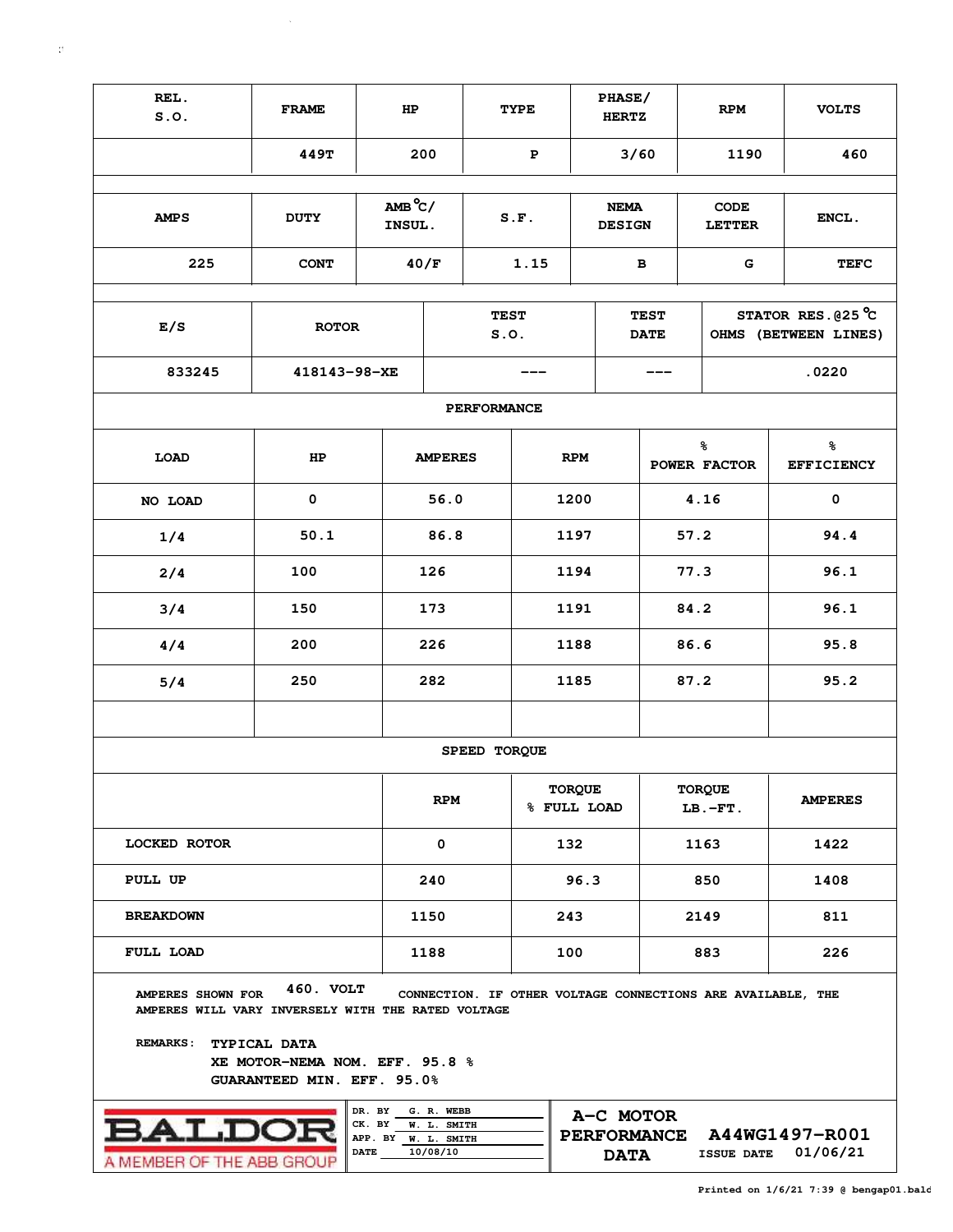| REL S.O.<br><b>RPM</b><br>FRAME 449T<br>HP 200<br><b>AMPS</b><br>TYPE P<br>3/60<br>PHASE/HERTZ |              |                                                                          |                              |               |                             |                |     | <b>VOLTS</b> | 1190<br>460<br>225<br>DUTY CONT<br>AMB $\degree$ C/INSUL<br>40/F |                  |  |                                                               |             | S.F. 1.15<br>NEMA DESIGN<br>в<br>G<br>CODE LETTER<br>ENCLOSURE TEFC<br>833245<br>E/S |        |     |                   |     |  | 418143-98-XE<br><b>ROTOR</b><br>TYPICAL DATA<br>TEST S.O.<br>TEST DATE<br>STATOR RES. @ 25 °C .0220<br>OHMS (BETWEEN LINES) |  |     |            |      |  |                            |              |      |  |
|------------------------------------------------------------------------------------------------|--------------|--------------------------------------------------------------------------|------------------------------|---------------|-----------------------------|----------------|-----|--------------|------------------------------------------------------------------|------------------|--|---------------------------------------------------------------|-------------|--------------------------------------------------------------------------------------|--------|-----|-------------------|-----|--|-----------------------------------------------------------------------------------------------------------------------------|--|-----|------------|------|--|----------------------------|--------------|------|--|
|                                                                                                |              |                                                                          |                              |               |                             |                |     |              |                                                                  |                  |  |                                                               |             |                                                                                      |        |     |                   |     |  |                                                                                                                             |  |     |            |      |  |                            |              |      |  |
|                                                                                                | 1200         |                                                                          |                              |               | 320                         | 4              |     |              |                                                                  |                  |  | XE MOTOR-NEMA NOM. EFF. 95.8 %<br>GUARANTEED MIN. EFF. 95.0%- |             |                                                                                      |        |     |                   |     |  |                                                                                                                             |  |     |            |      |  |                            |              |      |  |
|                                                                                                |              |                                                                          |                              |               |                             |                |     |              |                                                                  |                  |  |                                                               |             |                                                                                      |        |     |                   |     |  |                                                                                                                             |  |     |            |      |  |                            |              |      |  |
|                                                                                                | 1198         |                                                                          |                              |               | 280                         |                |     |              |                                                                  |                  |  |                                                               |             |                                                                                      | 모      |     |                   |     |  |                                                                                                                             |  |     |            |      |  |                            |              |      |  |
|                                                                                                |              |                                                                          |                              |               |                             |                |     |              |                                                                  |                  |  |                                                               |             |                                                                                      |        |     |                   |     |  |                                                                                                                             |  |     |            |      |  |                            |              |      |  |
|                                                                                                | 96<br>$\Box$ |                                                                          |                              |               | 240                         |                |     |              |                                                                  |                  |  |                                                               |             |                                                                                      |        |     |                   |     |  |                                                                                                                             |  |     |            |      |  |                            |              |      |  |
|                                                                                                |              |                                                                          |                              |               |                             |                |     |              |                                                                  |                  |  |                                                               |             |                                                                                      |        |     |                   |     |  |                                                                                                                             |  |     |            |      |  |                            |              |      |  |
|                                                                                                | 1194         |                                                                          | 100                          |               | 200                         |                |     |              |                                                                  |                  |  |                                                               |             |                                                                                      |        |     |                   |     |  |                                                                                                                             |  |     |            |      |  |                            |              |      |  |
|                                                                                                |              |                                                                          |                              |               |                             |                |     | 3            |                                                                  |                  |  |                                                               |             |                                                                                      |        |     |                   |     |  |                                                                                                                             |  |     |            |      |  |                            |              |      |  |
|                                                                                                | 1192         |                                                                          | 80                           | 460 VOLTS (1) | 160                         |                |     |              |                                                                  |                  |  |                                                               |             |                                                                                      |        |     |                   |     |  |                                                                                                                             |  |     |            |      |  |                            |              |      |  |
| SPEED IN RPM (4)                                                                               |              |                                                                          |                              |               |                             |                |     |              |                                                                  |                  |  |                                                               |             |                                                                                      |        |     |                   |     |  |                                                                                                                             |  |     |            |      |  |                            |              |      |  |
|                                                                                                | 1190         |                                                                          | $40$<br>$40$<br>$60$<br>$60$ | AMPS AT       | 120                         |                |     |              |                                                                  |                  |  |                                                               |             |                                                                                      |        |     |                   |     |  |                                                                                                                             |  |     |            |      |  |                            |              |      |  |
|                                                                                                |              |                                                                          |                              |               |                             |                |     |              |                                                                  |                  |  |                                                               |             |                                                                                      |        |     |                   |     |  |                                                                                                                             |  |     |            |      |  |                            |              |      |  |
|                                                                                                | 1188         |                                                                          |                              |               |                             |                |     |              |                                                                  |                  |  |                                                               |             |                                                                                      |        |     |                   |     |  |                                                                                                                             |  |     |            |      |  |                            |              |      |  |
|                                                                                                |              |                                                                          |                              |               | $8^{\circ}$                 |                |     |              |                                                                  |                  |  |                                                               |             |                                                                                      |        |     |                   |     |  |                                                                                                                             |  |     |            |      |  |                            |              |      |  |
|                                                                                                | 1186         | $\rm{P.F.}(2)$                                                           |                              |               |                             |                |     |              |                                                                  |                  |  |                                                               |             |                                                                                      |        |     |                   |     |  |                                                                                                                             |  |     |            |      |  |                            |              |      |  |
|                                                                                                |              |                                                                          | 20                           |               | $\overline{4}$              |                |     |              |                                                                  |                  |  |                                                               |             |                                                                                      |        |     |                   |     |  |                                                                                                                             |  |     |            |      |  |                            |              |      |  |
|                                                                                                | 84<br>$\Box$ |                                                                          |                              |               |                             | $\overline{2}$ |     |              |                                                                  |                  |  |                                                               |             |                                                                                      |        |     |                   |     |  |                                                                                                                             |  |     |            |      |  |                            |              |      |  |
|                                                                                                |              |                                                                          | $\circ$                      |               | $\circ$<br>$\boldsymbol{0}$ |                |     | 40           |                                                                  | 80               |  | 120                                                           |             | 160                                                                                  |        | 200 |                   | 240 |  | 280                                                                                                                         |  | 320 |            | 360  |  | 400                        |              | 440  |  |
|                                                                                                | 2400         |                                                                          | 2400                         |               |                             |                |     |              |                                                                  |                  |  |                                                               |             |                                                                                      |        |     | <b>HORSEPOWER</b> |     |  |                                                                                                                             |  |     |            |      |  |                            |              |      |  |
|                                                                                                |              |                                                                          |                              |               |                             |                |     |              |                                                                  |                  |  |                                                               |             |                                                                                      |        |     |                   |     |  |                                                                                                                             |  |     |            |      |  |                            |              |      |  |
|                                                                                                | 000          |                                                                          | $\overline{000}$             |               |                             |                |     |              |                                                                  |                  |  |                                                               |             |                                                                                      |        |     |                   |     |  |                                                                                                                             |  |     |            |      |  | $2 -$                      |              |      |  |
|                                                                                                | $\sim$       |                                                                          | $\sim$                       |               |                             |                |     |              |                                                                  |                  |  |                                                               |             |                                                                                      |        |     |                   |     |  |                                                                                                                             |  |     |            |      |  |                            |              |      |  |
|                                                                                                | 1600         |                                                                          | 1600                         |               |                             |                |     |              |                                                                  |                  |  |                                                               |             |                                                                                      |        |     |                   |     |  |                                                                                                                             |  |     |            |      |  |                            |              |      |  |
| $\widehat{c}$                                                                                  |              | $\ominus$                                                                |                              |               |                             |                |     |              |                                                                  |                  |  |                                                               |             |                                                                                      |        |     |                   |     |  |                                                                                                                             |  |     |            |      |  |                            |              |      |  |
|                                                                                                | 1200         |                                                                          | <br>  1200<br>  1200<br>     |               |                             |                |     |              |                                                                  |                  |  |                                                               |             |                                                                                      |        |     |                   |     |  |                                                                                                                             |  |     |            |      |  |                            |              |      |  |
|                                                                                                |              |                                                                          |                              |               |                             |                |     |              |                                                                  |                  |  |                                                               |             |                                                                                      |        |     |                   |     |  |                                                                                                                             |  |     |            |      |  |                            |              |      |  |
| TORQUE IN LB. FT.                                                                              | 800          |                                                                          | 800                          |               |                             |                |     |              |                                                                  |                  |  |                                                               |             |                                                                                      |        |     |                   |     |  |                                                                                                                             |  |     |            |      |  |                            | $\mathbf{1}$ |      |  |
|                                                                                                |              | AMPS AT                                                                  |                              |               |                             |                |     |              |                                                                  |                  |  |                                                               |             |                                                                                      |        |     |                   |     |  |                                                                                                                             |  |     |            |      |  |                            |              |      |  |
|                                                                                                | 400          |                                                                          | 400                          |               |                             |                |     |              |                                                                  |                  |  |                                                               |             |                                                                                      |        |     |                   |     |  |                                                                                                                             |  |     |            |      |  |                            |              |      |  |
|                                                                                                |              |                                                                          |                              |               |                             |                |     |              |                                                                  |                  |  |                                                               |             |                                                                                      |        |     |                   |     |  |                                                                                                                             |  |     |            |      |  |                            |              |      |  |
|                                                                                                |              |                                                                          |                              |               |                             |                |     |              |                                                                  |                  |  |                                                               |             |                                                                                      |        |     |                   |     |  |                                                                                                                             |  |     |            |      |  |                            |              |      |  |
|                                                                                                | $\circ$      |                                                                          | $\circ$<br>$\bf{0}$          |               |                             | 100            |     | 200          |                                                                  | 300              |  | $-$ 400 $-$ 500 $-$                                           |             |                                                                                      | $-600$ |     |                   | 700 |  | 800                                                                                                                         |  | 900 |            | 1000 |  | 1100                       |              | 1200 |  |
|                                                                                                |              |                                                                          |                              |               |                             |                |     |              |                                                                  |                  |  | SPEED IN RPM, $(FLT = 883 LB. FT.)$                           |             |                                                                                      |        |     |                   |     |  |                                                                                                                             |  |     |            |      |  |                            |              |      |  |
|                                                                                                |              | AMPERES SHOWN FOR<br>AMPERES WILL VARY INVERSELY WITH THE RATED VOLTAGE. |                              |               |                             |                | 460 |              |                                                                  | VOLT             |  |                                                               |             |                                                                                      |        |     |                   |     |  | CONNECTION, IF OTHER VOLTAGE CONNECTIONS ARE AVAILABLE, THE                                                                 |  |     |            |      |  |                            |              |      |  |
|                                                                                                |              |                                                                          |                              |               |                             |                |     |              |                                                                  | DR. BY<br>CK. BY |  | G. R. WEBB<br>W. L. SMITH                                     |             |                                                                                      |        |     |                   |     |  | A-C MOTOR                                                                                                                   |  |     |            |      |  |                            |              |      |  |
|                                                                                                |              |                                                                          |                              | <b>ALDOR</b>  |                             |                |     |              |                                                                  | APP. BY          |  | 10/08/10                                                      | W. L. SMITH |                                                                                      |        |     |                   |     |  | <b>PERFORMANCE</b><br><b>CURVES</b>                                                                                         |  |     | ISSUE DATE |      |  | A44WG1497-R001<br>01/06/21 |              |      |  |
| <b>DATE</b><br>A MEMBER OF THE ABB GROUP                                                       |              |                                                                          |                              |               |                             |                |     |              |                                                                  |                  |  |                                                               |             |                                                                                      |        |     |                   |     |  |                                                                                                                             |  |     |            |      |  |                            |              |      |  |

 $\vert \uparrow \vert$ 

 $\mathcal{L}^{\mathcal{L}}$